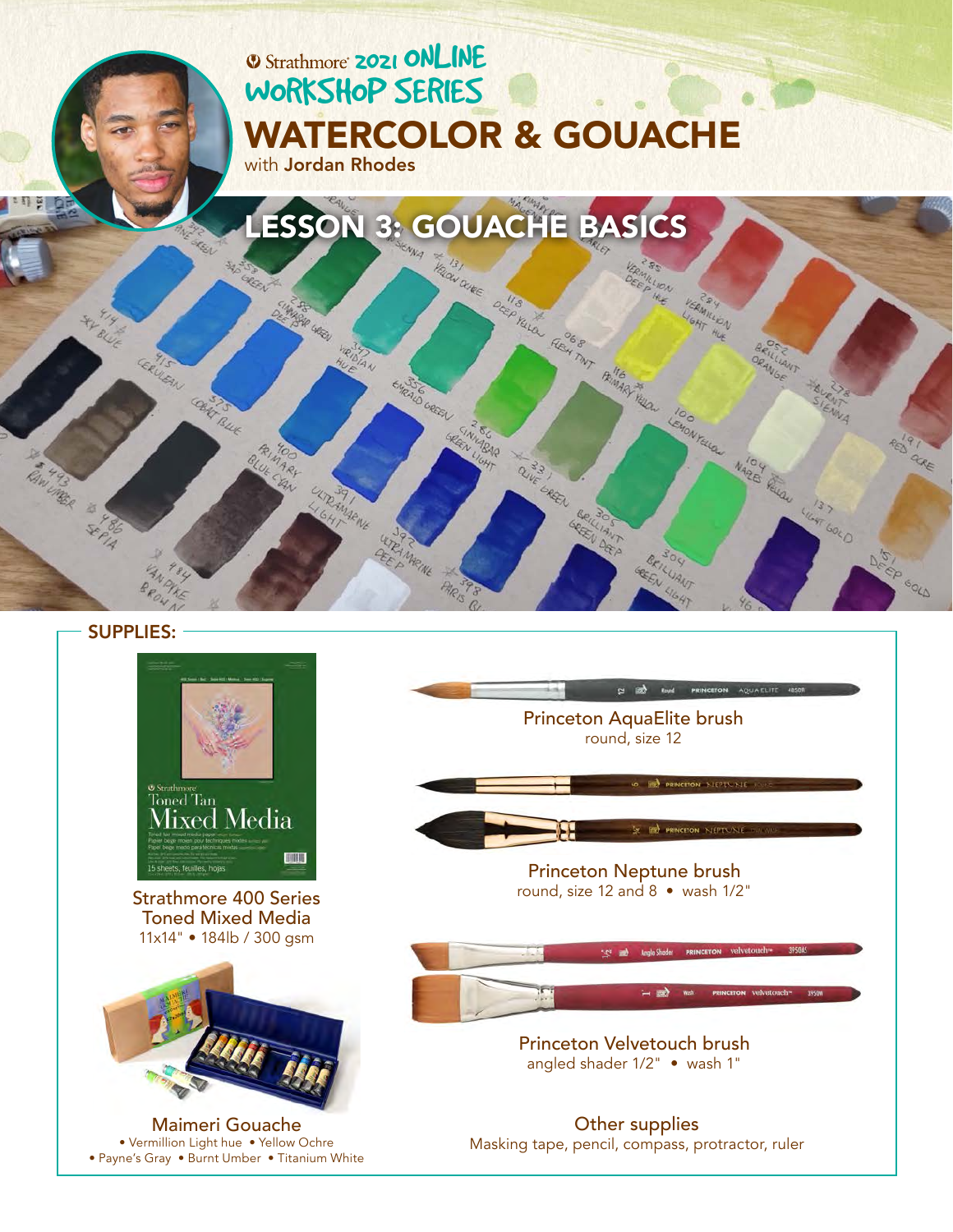

# Painting Different Values & Gradients

## STEP 1:

Draw 3 Rectangles. In the left paint a gradient using Payne's Gray just by diluting the paint as you move down the column. I'm using a 1" Princeton Velvetouch Wash brush, but you can use whatever you are comfortable with.



### STEP 2:

In the middle rectangle paint a gradient by slowly introducing more white paint into the mixture as you work your way down the column.



## STEP 3:

In the right rectangle paint an even layer of gouache and allow it to dry. You may notice a color shift once it is dry. (You can use a hairdryer to speed up<br>the process.) S.)<br>Workshop Series Series Series Series Series Series Series Series Series Series Series Series Series Series Se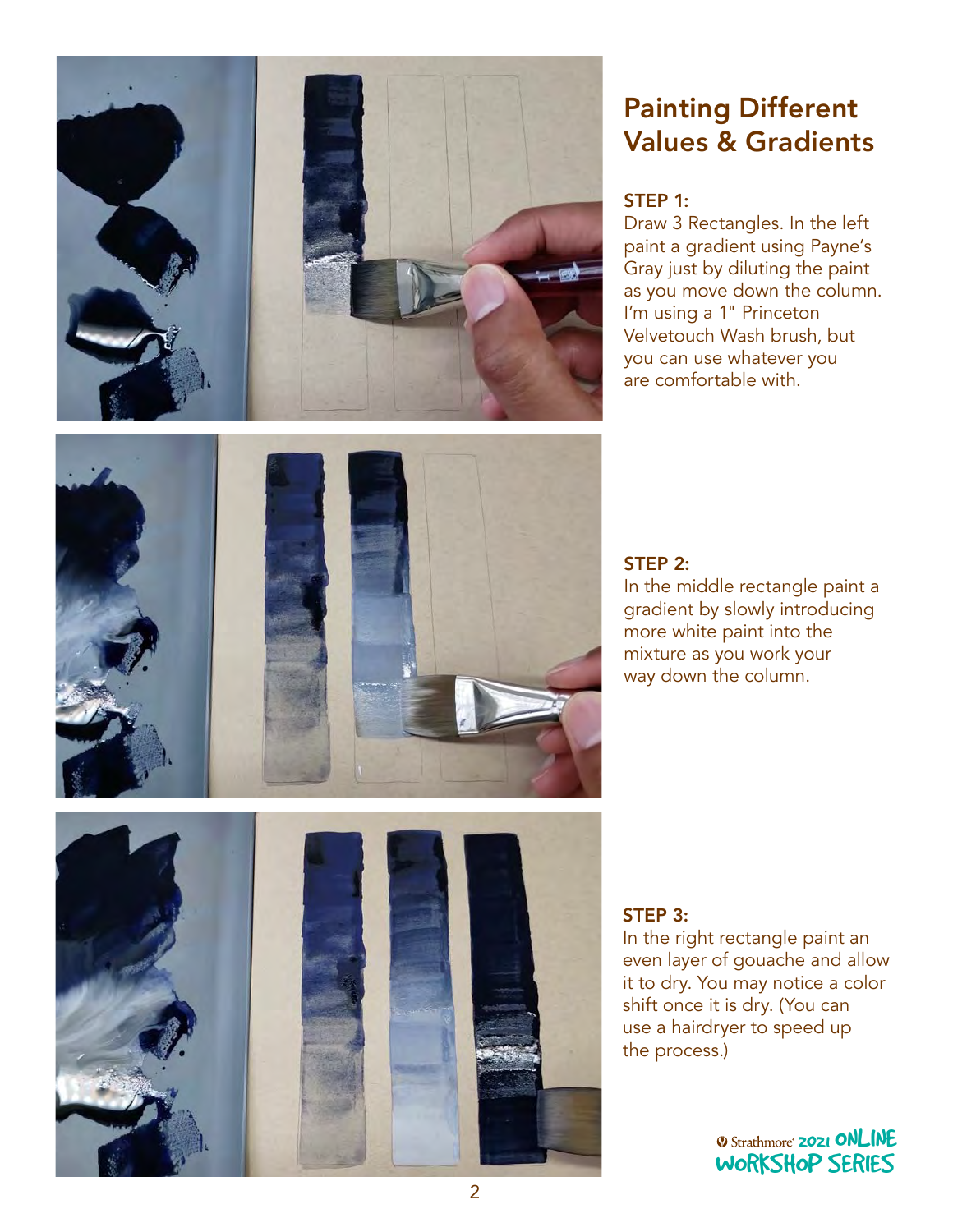

## STEP 3 CONT: Add white to the bottom of the column and blend upward.

Gouache can be reactivated with water so you can blend the white into Payne's Gray layer. In the areas that you want to stay white, try to do minimal blending. In the areas where you want it to transition, feel free to blend a bit more and use a bit more water.

### FINISHED PROJECT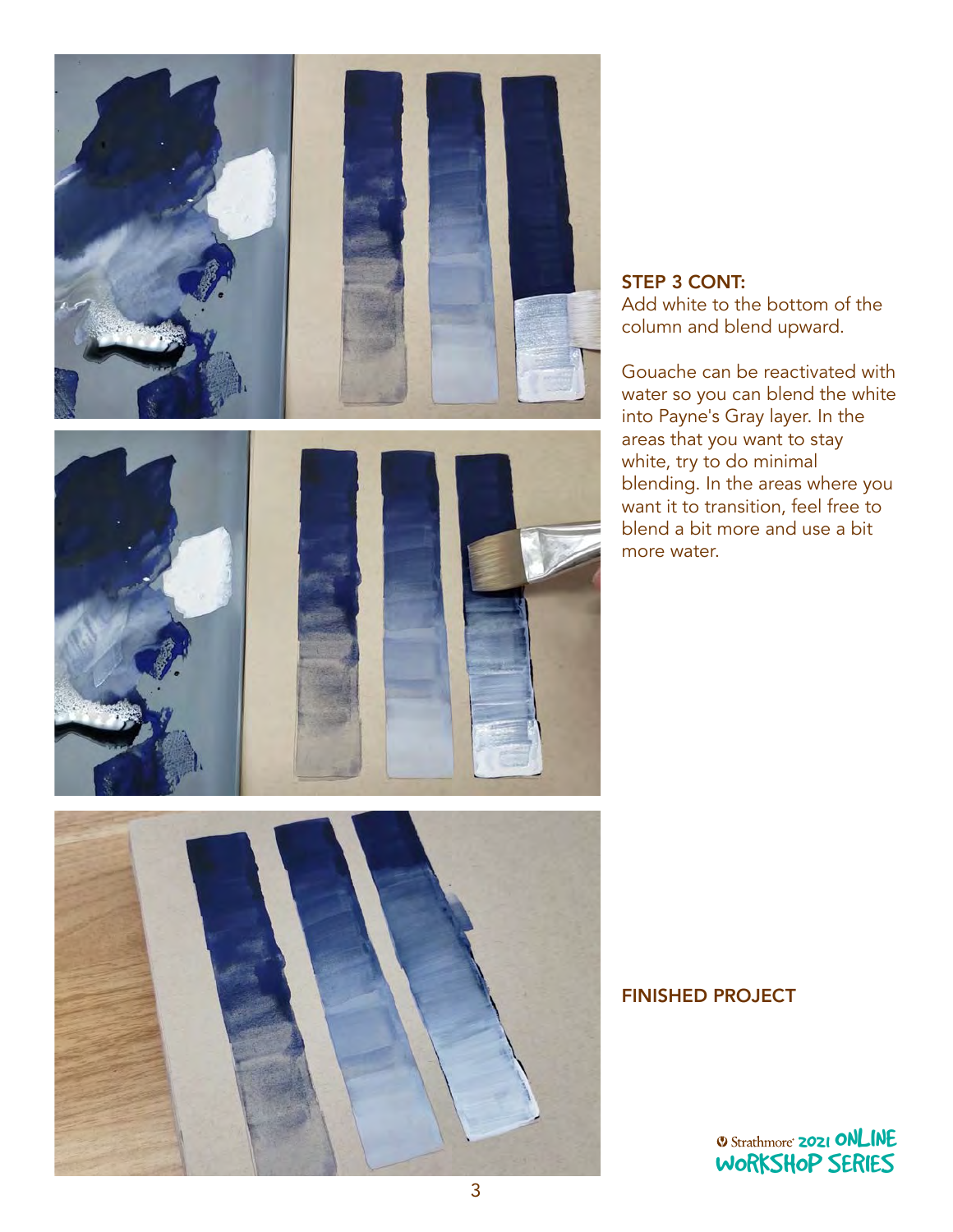## MAKING A COLOR WHEEL



Traditional color wheels are constructed from the 3 primary colors: Red, Yellow, and Blue. In this exercise we will construct a color wheel using 3 alternate colors: Vermillion Light Hue, Yellow Ochre, Payne's Gray, and Titanium White. These were chosen as a slight modification of the Zorn Palette which traditionally includes

Vermillion, Yellow Ochre, Ivory Black, and White. This limited palette is nice for achieving more subdued colors since it can be tough for beginners to manage the saturation of the traditional primary colors. You can read more about the Zorn palette [HERE.](https://drawpaintacademy.com/zorn-palette/#:~:text=The%20Zorn%20palette%20refers%20to,vermilion%20by%20modern%20day%20artists)



## STEP 1:

Construct a circle and divide it into 12 equal parts. I used a compass and protractor to measure every 30°.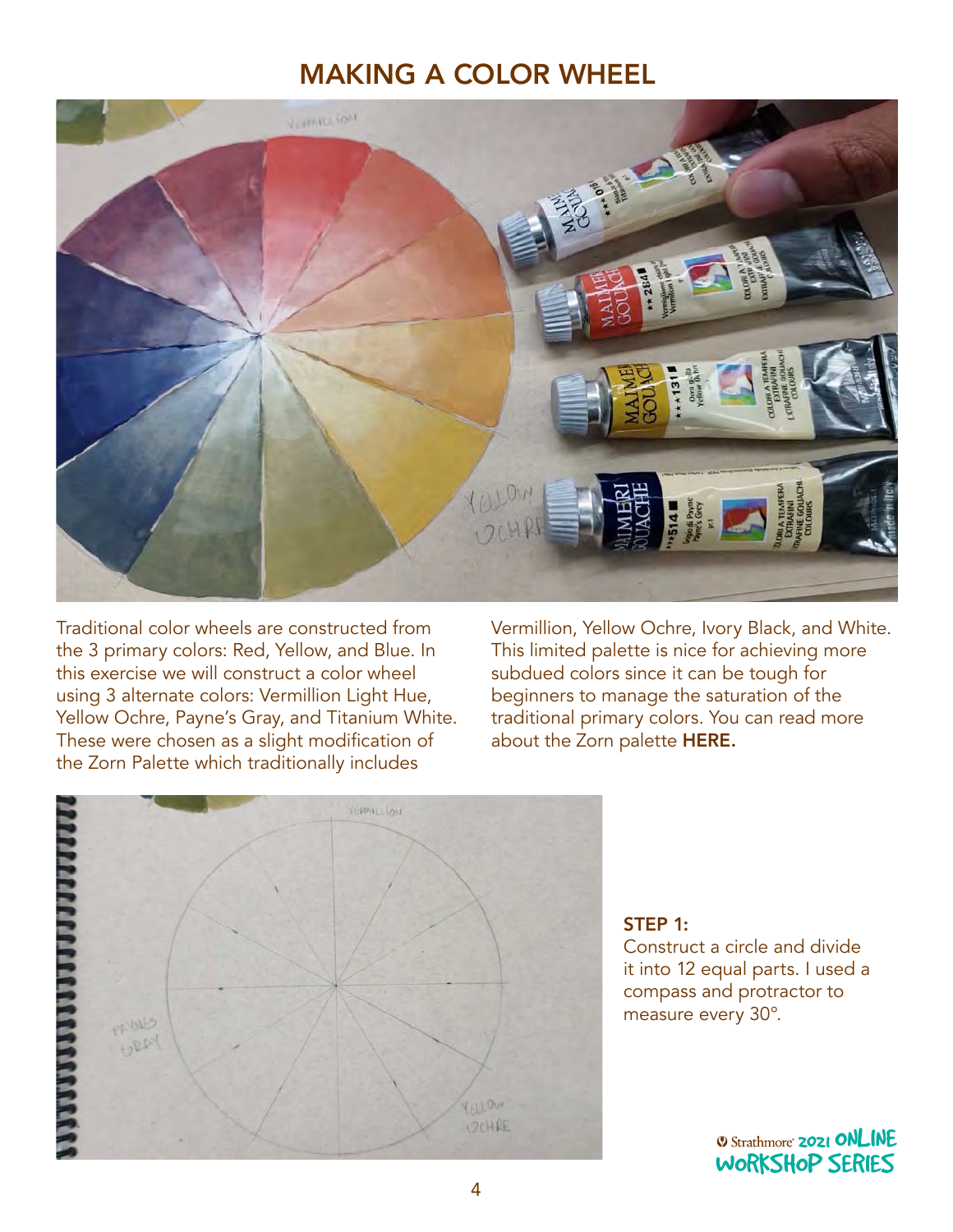





Paint one wedge with a flat layer of Vermillion Light Hue. Repeat with the Yellow Ochre and Payne's Gray making sure that there are 3 wedges between each.



## STEP 3: Painting the Secondary Colors

Mix roughly a 50/50 mixture of Vermillion Light Hue and Yellow Ochre and paint it in the center wedge between the Vermillion Light Hue and Yellow Ochre wedges.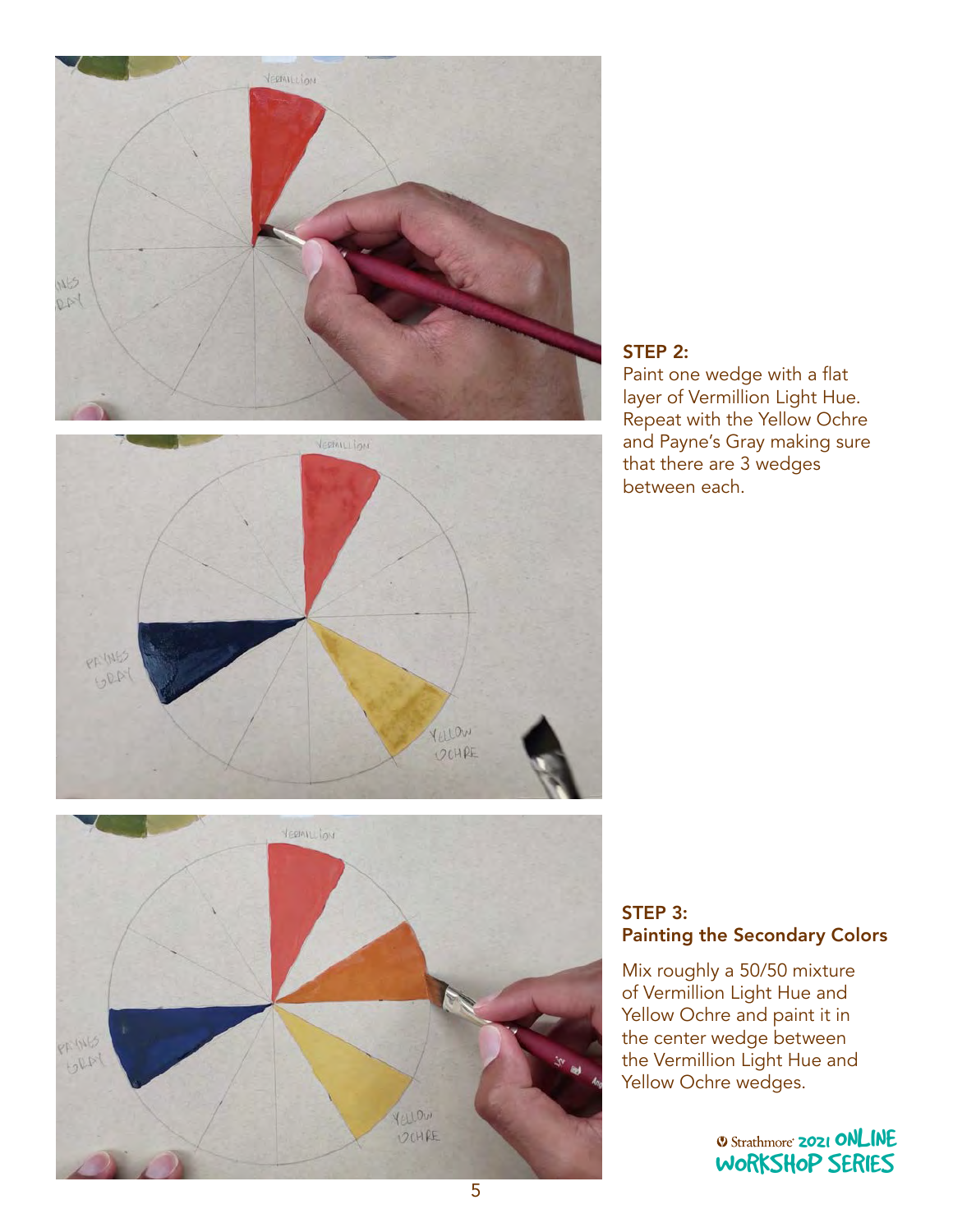

## STEP 3 CONT:

Repeat with the 50/50 mixtures of Yellow Ochre/Payne's Gray and Payne's Gray/Vermillion Light Hue. The colors that are opposite from each other are complementary pairs.



### STEP 4: Painting the Tertiary Colors

Fill in the remainder of the wedges with roughly 75/25 mixtures of two of the primary colors. The primary color adjacent to the wedge that you are filling in will be the dominant color in the mixture.



## STEP 5:

Paint the gradients using Titanium White. Start with white near the center of each wedge and work your way outward blending into the<br>Sinterlate Wesler condu first color. Work on each<br>wedge individually wedge individually.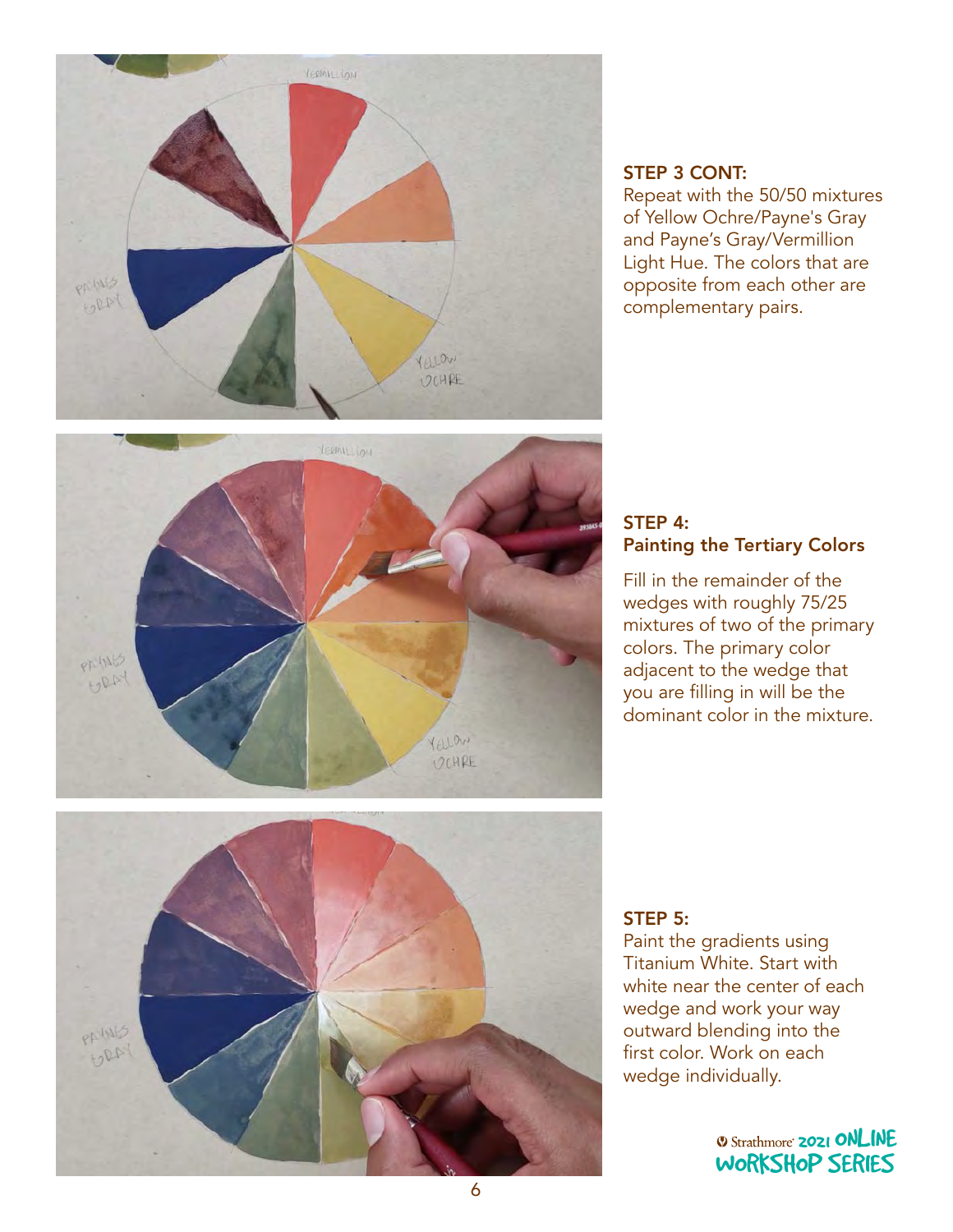

FINISHED PROJECT

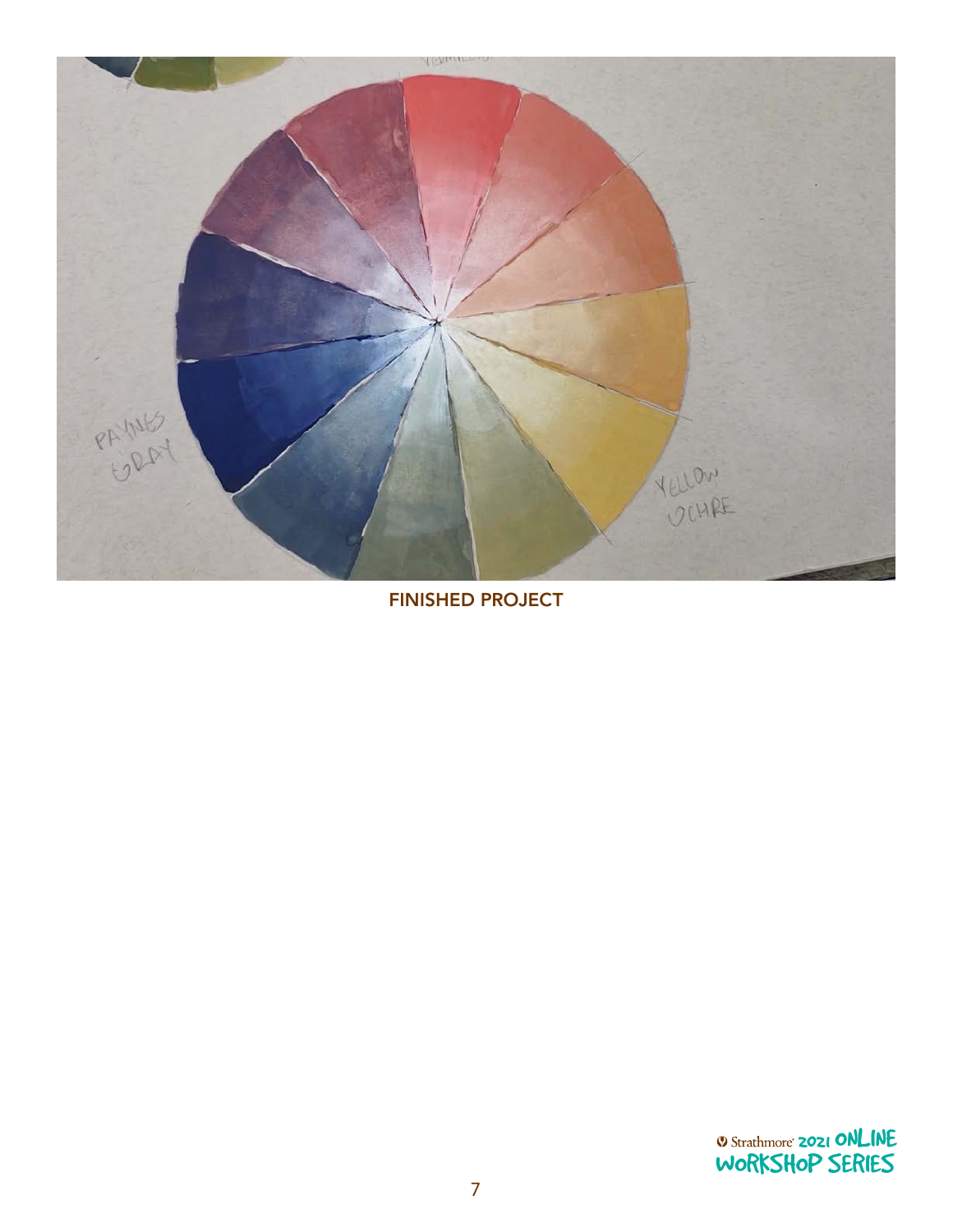## Painting the Asaro Planes of the Head Statue





The Asaro planes of the head statue is a good tool for learning about the simplified planar structure of a portrait. For a 3D model of the Asaro statue, you can find it [HERE.](https://sketchfab.com/3d-models/asaro-head-9d26548182f8465a8e97371a9170561e)

I drew a freehand pencil sketch on a separate piece of copy paper, then transferred it to my watercolor paper. You can use a lightbox to trace or just shade the back of the sketch with graphite and trace over your lines. This is convenient because you can use the same sketch for multiple paintings to practice painting faster.



#### Step 1: Burnt Umber Base Coat With Very Diluted Paint

\*Note - The final result is a bit on the yellow side. To more closely match the color in reference photo, skip the Yellow Ochre base layer and use just burnt umber instead.

Step 2: Burnt Umber Value Study

Use slightly more concentrated paint<br>to build the values. to build the values. WORKSHOP SERIES SERIES SERIES SERIES SERIES SERIES SERIES SERIES SERIES SERIES SERIES SERIES SERIES SERIES SERIES SERIES SERIES SERIES SERIES SERIES SERIES SERIES SERIES SERIES SERIES SERIES SERIES SERIES SERIES SERIES SER